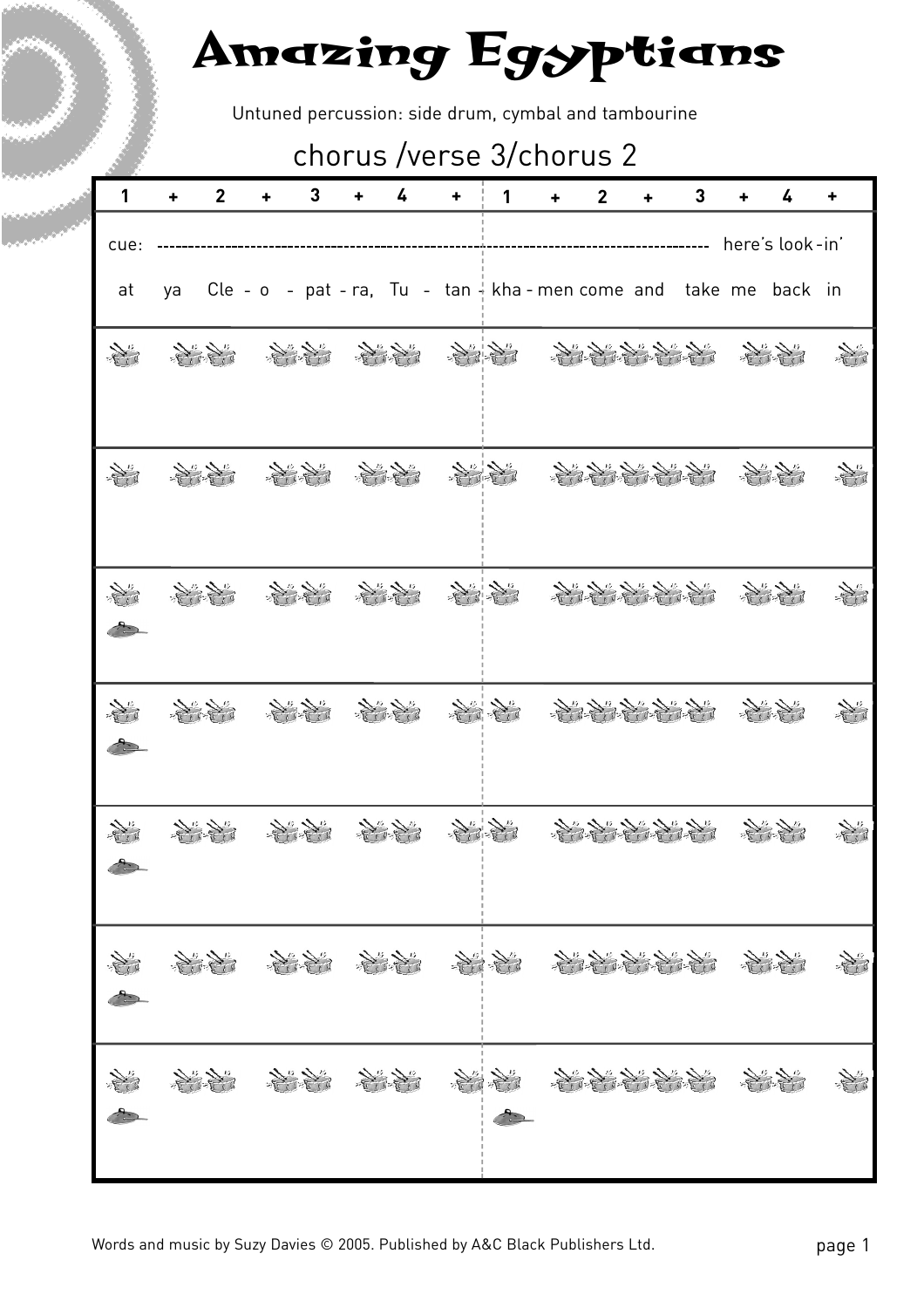Untuned percussion: side drums, cymbal and tambourine

#### chorus 2/verse 4 final chorus

| 1            | $\mathbf 2$<br>٠          | 3<br>٠    | 4<br>+          | +              | 1             | ٠ | $\overline{2}$<br>٠   | 3          | ٠       | 4       | ٠  |
|--------------|---------------------------|-----------|-----------------|----------------|---------------|---|-----------------------|------------|---------|---------|----|
|              | 2010年                     | September | 2019年           |                | No.           |   | 地名美国哈尔                |            |         |         | N" |
|              |                           |           |                 |                |               |   |                       |            |         |         |    |
| No.          | 大学                        | 光光        | All All         | 2010年          |               |   | 2010年1月1日             |            | 大学院     |         | N  |
| J.           | 2010年                     | 经济学       | All All         | 2019年          |               |   | 化学学生学                 |            | 人民      |         | N" |
| $\mathbf{f}$ | 2010年                     | 2000年     | " Sel           | J.             | N             |   | 人民大学生                 | $\sqrt{1}$ |         |         |    |
|              | 300                       |           | 382             |                |               |   | 382                   |            |         | 300     |    |
|              | 1                         | 人民        |                 | 2019年          |               |   | 人民大学生                 |            | The Sea |         |    |
|              | 500                       |           | 500             |                |               |   | 500                   |            |         | 500     |    |
|              |                           |           |                 | $\sum_{i=1}^n$ | $\frac{1}{2}$ |   | 化化学化学                 |            |         |         |    |
|              | SER                       |           | <b>CONTROLL</b> |                |               |   | SER                   |            |         | BRE     |    |
| J.           | Supply of the contract of | Si Si     |                 | Signal Sig     |               |   | And All All All All   |            |         |         |    |
|              | BROW                      |           | BROW            |                |               |   | S                     |            |         | 33      |    |
|              | 大学院                       | 1         | 2010年           | 海棠             |               |   | The Sunday of the Sea |            |         |         | N. |
|              | BROW                      |           | <b>CONTROL</b>  |                |               |   | BRO                   |            |         | Service |    |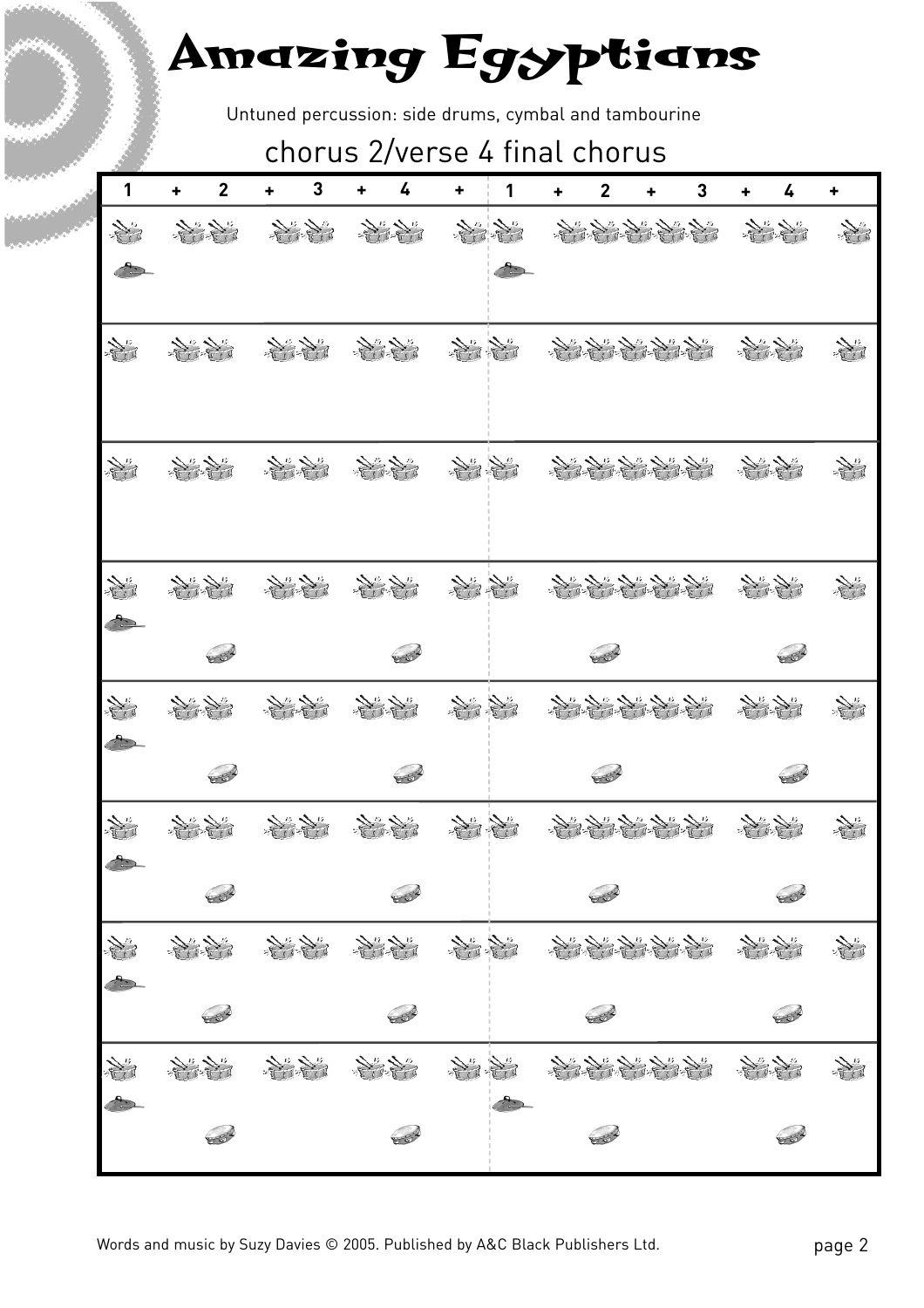Untuned percussion: side drums, cymbal and tambourine

|    |       | final chorus   |                           |       |       |       |       |       |   |                |   |   |   |              |               |
|----|-------|----------------|---------------------------|-------|-------|-------|-------|-------|---|----------------|---|---|---|--------------|---------------|
| 1  | ٠     | $\overline{2}$ | ٠                         | 3     | ٠     | 4     | ٠     | 1     | ÷ | $\mathbf{2}$   | ٠ | 3 | ٠ | 4            | ٠             |
|    | 2000年 |                |                           | 地方    |       | 2000  | 美学院   |       |   | 2010年1月1日      |   |   |   | 经济学          | N"            |
|    |       |                |                           |       |       |       |       |       |   |                |   |   |   |              |               |
|    |       | Service        |                           |       |       | 502   |       |       |   | 502            |   |   |   | SER          |               |
|    | 1     |                | 1000                      |       |       |       | 2010年 |       |   | 2010年1月1日      |   |   |   | Sunday.      |               |
|    |       |                |                           |       |       |       |       |       |   |                |   |   |   |              |               |
|    |       | 500            |                           |       |       | 502   |       |       |   | Ser            |   |   |   | SER          |               |
|    | 100   |                | 2010年                     |       |       | 2000年 | 大学生   |       |   | 2010年1月1日      |   |   |   | 大学院          | $\frac{1}{2}$ |
|    |       |                |                           |       |       |       |       |       |   |                |   |   |   |              |               |
|    |       | 500            |                           |       |       | BOR   |       |       |   | 502            |   |   |   | 500          |               |
|    | 2010年 |                | Sunday of the Congress of |       | 2010年 |       | 2010年 |       |   | 2010年1月1日      |   |   |   | September    |               |
|    |       |                |                           |       |       |       |       |       |   |                |   |   |   |              |               |
|    |       | BROW           |                           |       |       | Book  |       | Sould |   |                |   |   |   |              |               |
| J. | 2000年 |                |                           | 大学学   |       | 2000年 | 2010年 |       |   | 2010年1月1日      |   |   |   | All All Call | N             |
|    |       |                |                           |       |       |       |       |       |   |                |   |   |   |              |               |
|    |       | 502            |                           |       |       | BER   |       |       |   | <b>CONTROL</b> |   |   |   | BER          |               |
|    | 2000年 |                |                           | 2000年 |       | 3个人   |       |       |   |                |   |   |   |              |               |
|    |       |                |                           |       |       |       |       |       |   |                |   |   |   |              |               |
|    |       | 502            |                           |       |       |       |       | 502   |   |                |   |   |   |              |               |
|    |       |                |                           |       |       |       |       |       |   |                |   |   |   |              |               |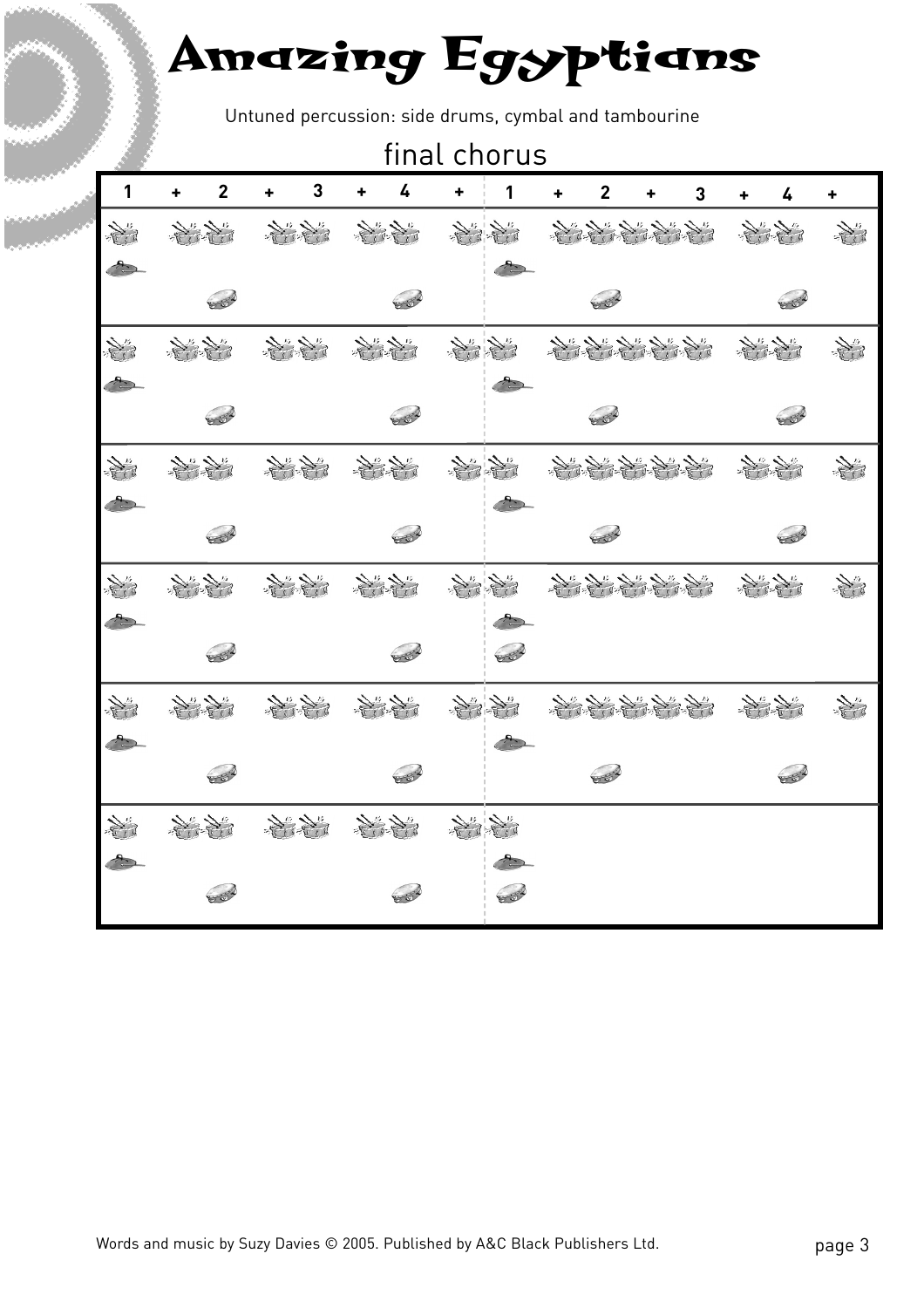Untuned percussion

Side drum part

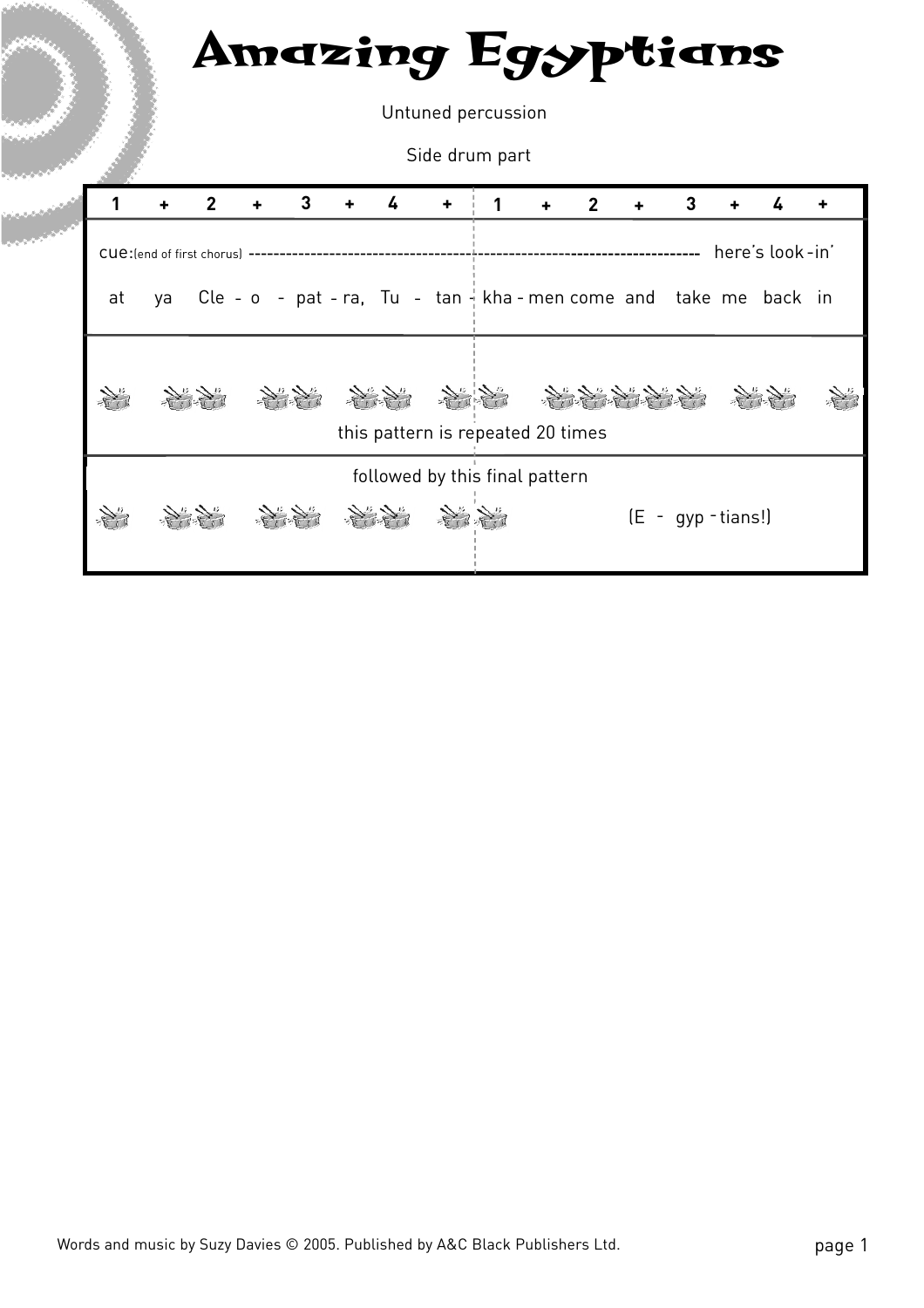Untuned percussion

cymbal part (second and third chorus)

| $\mathbf{1}$ | $\ddot{\phantom{1}}$ | $\mathbf{2}$ | $\ddot{\phantom{1}}$ | $\mathbf 3$ | $\ddot{\phantom{1}}$ | 4 | $\ddot{}$ | 1                                                     | $\ddag$ | $\mathbf{2}$ | $\ddot{\phantom{1}}$ | $\mathbf 3$ | ÷ | 4 | ٠ |
|--------------|----------------------|--------------|----------------------|-------------|----------------------|---|-----------|-------------------------------------------------------|---------|--------------|----------------------|-------------|---|---|---|
|              |                      |              |                      |             |                      |   |           |                                                       |         |              |                      |             |   |   |   |
|              |                      |              |                      |             |                      |   |           |                                                       |         |              |                      |             |   |   |   |
|              |                      |              |                      |             |                      |   |           |                                                       |         |              |                      |             |   |   |   |
|              |                      |              |                      |             |                      |   |           |                                                       |         |              |                      |             |   |   |   |
|              |                      |              |                      |             |                      |   |           |                                                       |         |              |                      |             |   |   |   |
|              |                      |              |                      |             |                      |   |           |                                                       |         |              |                      |             |   |   |   |
|              |                      |              |                      |             |                      |   |           | coda section (follows imediately on from last chorus) |         |              |                      |             |   |   |   |
|              |                      |              |                      |             |                      |   |           | this pattern is repeated 5 times                      |         |              |                      |             |   |   |   |